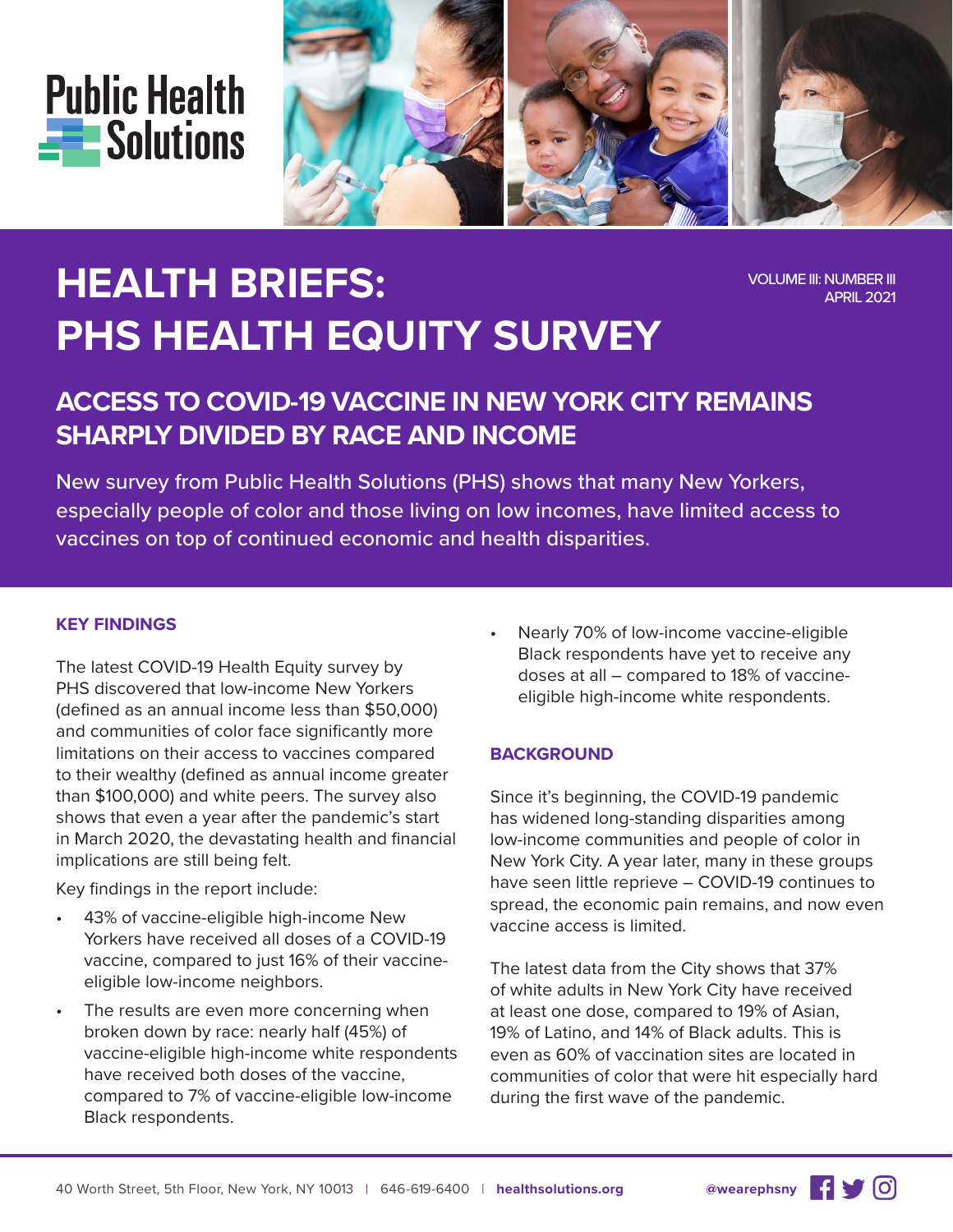PHS' latest Health Equity survey delved deeper into the disparities in health and vaccination outcomes between wealthier and white New Yorkers and lowincome communities and New Yorkers of color. The survey examines the varied rates of vaccinations among these groups, access to COVID-19 care and tests, as well as knowledge of eligibility of vaccines. It also investigates the financial concerns of New Yorkers more than a year after the pandemic began.

## **FINDINGS**

**Wealthier respondents are getting vaccinated at higher rates than poorer New Yorkers, and they also report more interest in receiving the vaccine.** 



of high-income white respondents said they were eligible for the COVID-19 vaccine, compared to

> **39% 25%**

**Hispanic Asian**

of low-income respondents.

59% of vaccine-eligible low-income respondents have not received any shots yet, compared to only 19% of vaccine-eligible high-income respondents.

**Black 44%**

- High-income white residents were more likely to know they were eligible for the vaccine than low-income Black, Hispanic, and Asian New Yorkers.
- Among those who haven't received a vaccine, 32% of low-income respondents are not sure they will get one, versus 19% of high-income respondents.
- 41% of high-income respondents who haven't been vaccinated say they are extremely likely to get it when they're eligible, versus 26% of unvaccinated low-income respondents

# **Economic inequalities are pushing vulnerable communities deeper into poverty.**





- 32% of low-income respondents say their top concern over the next month is paying the rent or mortgage, compared to just 14% of highincome respondents.
- 55% of white respondents say their job/income is secure for the foreseeable future, compared to 44% of Black, 41% of Hispanic, and just 37% of Asian respondents.
- 29% of Asian, 27% of Black, and 23% of Hispanic respondents noted they are currently unemployed, compared to 15% of white respondents.

# **Even during a pandemic, we are still seeing health disparities affect the most vulnerable, including people of color and low-income populations**

- 60% of white respondents have received a COVID-19 test, compared to 50% of Black and 44% of Asian respondents.
- 39% of low-income respondents have not received any form of COVID-19 testing or care, compared to 22% of high-income respondents. A quarter of low-income respondents don't know how close their home is to the nearest COVID-19 testing site.
- Nearly one-third (32%) of Manhattan respondents have received in-person primary care to treat COVID-19, compared to 23% in Brooklyn and 17% in the Bronx.

#### **COVID-19 test sites within half a mile of respondents' home, according to borough:**



• More than half (52%) of Manhattan respondents have a COVID-19 testing site within half a mile of their home, higher than every other borough – including 38% in the Bronx and 36% in Brooklyn.

<u>ଚ</u>